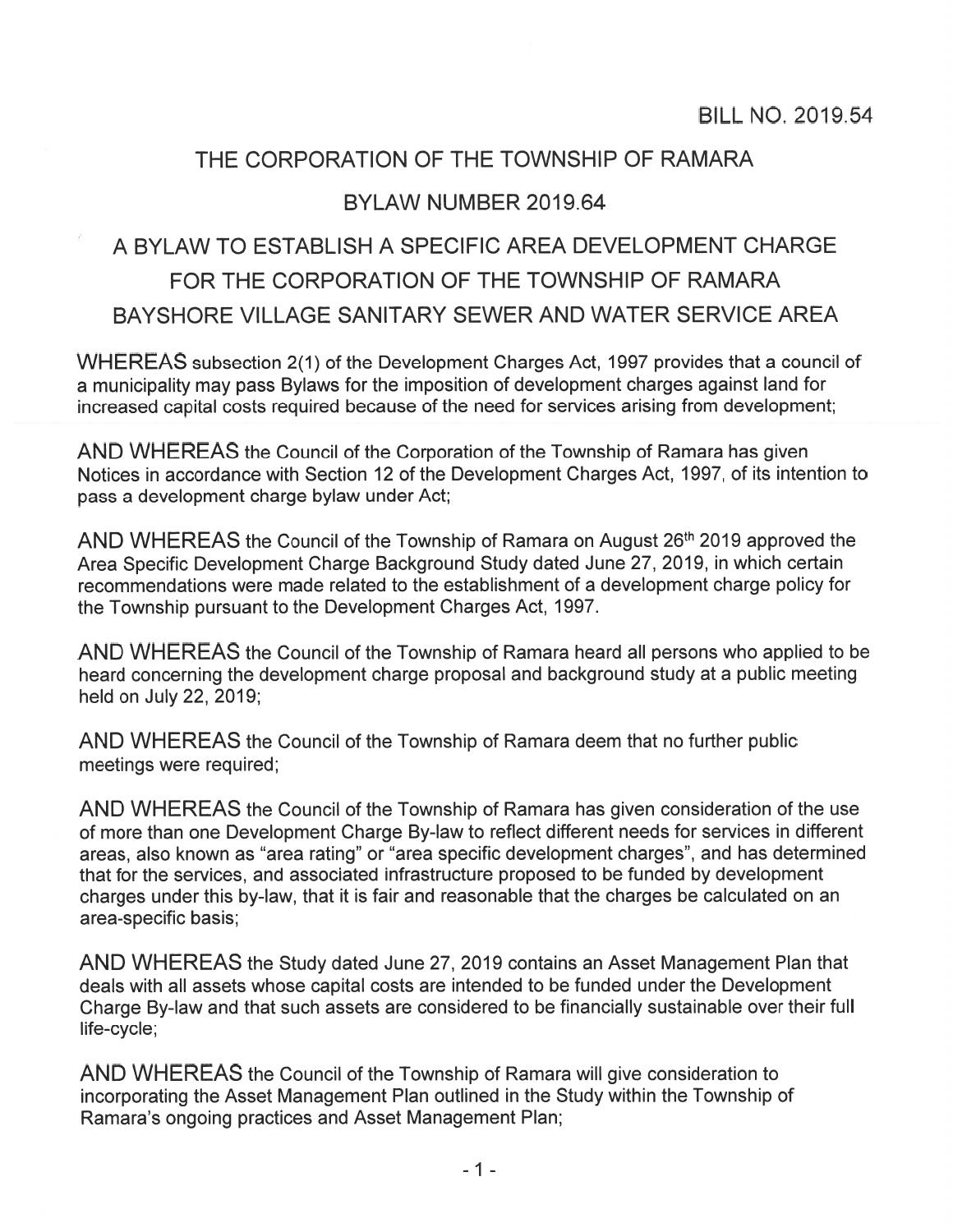AND WHEREAS the Council of the Township of Ramara desires that <sup>a</sup> development charge be implemented for the Bayshore Village municipal sewer and water service area;

NOW THEREFORE the Township of Ramara enacts as follows:

#### 1. DEFINITIONS

1.1 In this bylaw:

- a) "Act" shall mean the Development Charges Act, I 997 and any amendment thereto.
- b) 'Commercial" shall mean any land, building or structure used for the purpose of buying and selling commodities or supplying services for profit or gain.
- c) "Council" shall mean the Council of the Corporation of the Township of Ramara.
- d) 'Development" shall mean the construction, erection or placing of one or more buildings or structures on land or the construction, erection or making of an addition or alteration to <sup>a</sup> building or structure that increases the size or floor area.
- e) "Development charge" shall mean <sup>a</sup> charge imposed on land with respec<sup>t</sup> to this bylaw.
- f) "Dwelling Unit" shall mean any part of a building or structure or mobile home as defined in Section 46 of the Planning Act used or intended to be used as living quarters whether on <sup>a</sup> permanen<sup>t</sup> or seasonal basis.
- g) "Floor area" shall mean the total of all floor area within the building or structure measured between the outside surfaces of the exterior walls and shall include floor area below grade. For the purpose of this bylaw, floor area shall not include the floor area used for equipment for the heating, cooling, ventilating, electrical or mechanical for the building.
- h) "Industrial" shall mean any land, building or structure used for manufacturing processing, fabricating or assembly of raw materials or good or warehousing or bulk storage of goods and shall include any related accessory uses.
- i) finstitutional" shall mean any land, building or structure used by an organized body, religious group or society for <sup>a</sup> not for profit and non commercial purpose and includes such uses as schools, place of worship, community centre, nursing home, home for the aged, library and governmen<sup>t</sup> building, but shall not include any residential use or group home.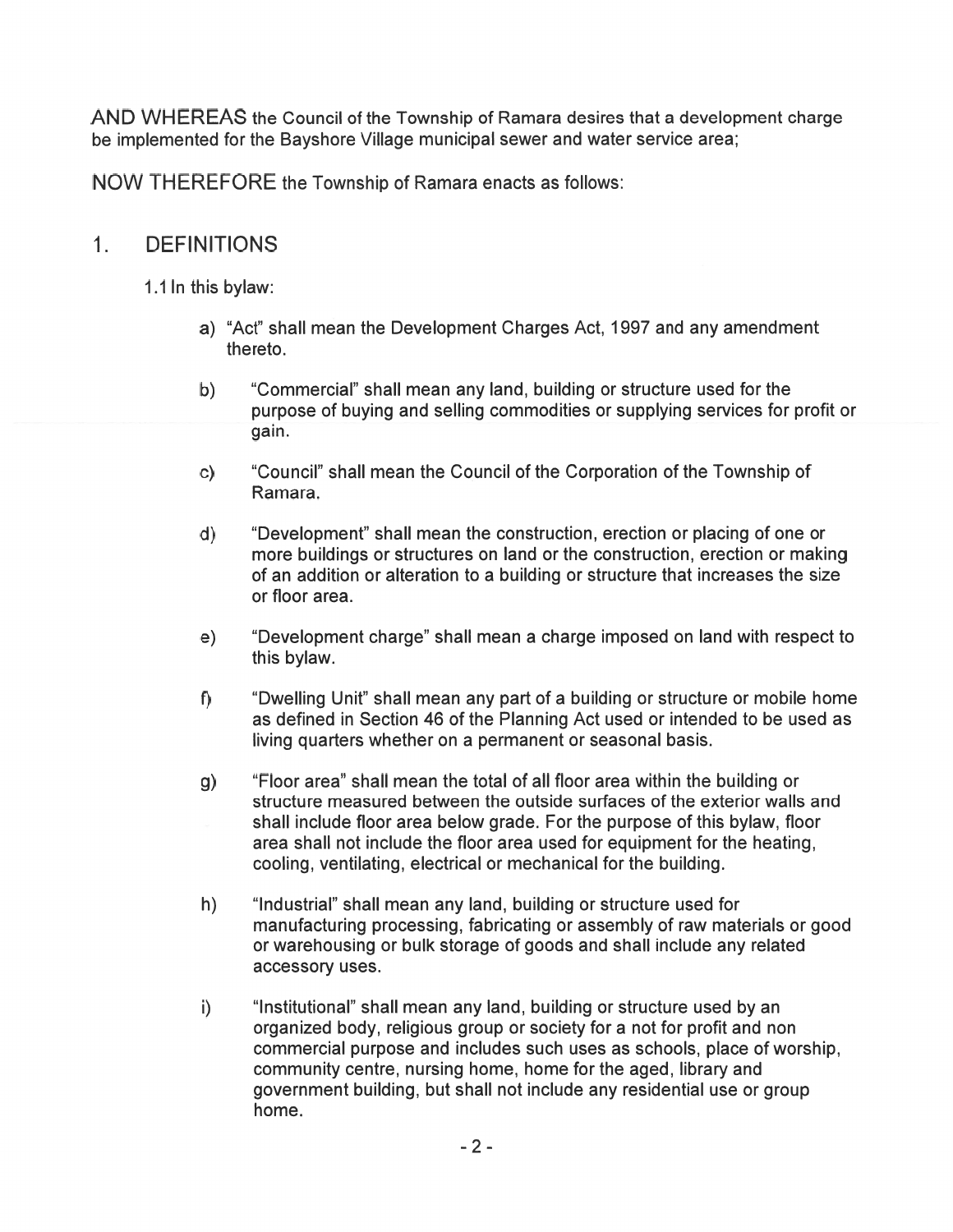- j) "Non-residential" shall mean any commercial, industrial or institutional use.
- k) "Re-development" shall have the same meaning as development.
- I) "Residential use" shall mean the lands, building or structures or portions thereof used, or designed or intended for use as <sup>a</sup> home or residence of one or more individuals, and shall include <sup>a</sup> single detached dwelling, <sup>a</sup> semi detached dwelling, <sup>a</sup> townhouse dwelling, an apartment dwelling, and the residential portion of <sup>a</sup> mixed use building or structure;

#### 2. DESIGNATED MUNICIPAL SERVICES

2.1 The designated municipal services for which the development charge will be collected are:

Bayshore Village Sanitary Sewer Services Bayshore Village Water Services

### 3. APPLICABLE LANDS, BUILDINGS AND STRUCTURES

- 3.1 This bylaw shall apply to only those lands described in Schedule "B" to the bylaw.
- 3.2 This bylaw shall not apply to land that is owned by and used for the purpose of:
	- a) the Township or local board thereof;
	- b) the County of Simcoe
	- c) <sup>a</sup> Board of Education

#### 4. TRIGGERS FOR THE CHARGE

- 4.1 Development charges shall be imposed on land to be developed or re-developed for residential and on residential use only where the development requires:
	- a) the passing of <sup>a</sup> zoning bylaw or an amendment thereto under Section 34 of the Planning Act;
	- b) the approval of <sup>a</sup> minor variance under Section 45 of the Planning Act
	- c) <sup>a</sup> conveyance of land to which <sup>a</sup> bylaw passed under subsection 50 of the Planning Act;
	- d) the approval of <sup>a</sup> plan of subdivision under Section 51 of the Planning Act;
	- e) <sup>a</sup> consent under Section 53 of the Planning Act;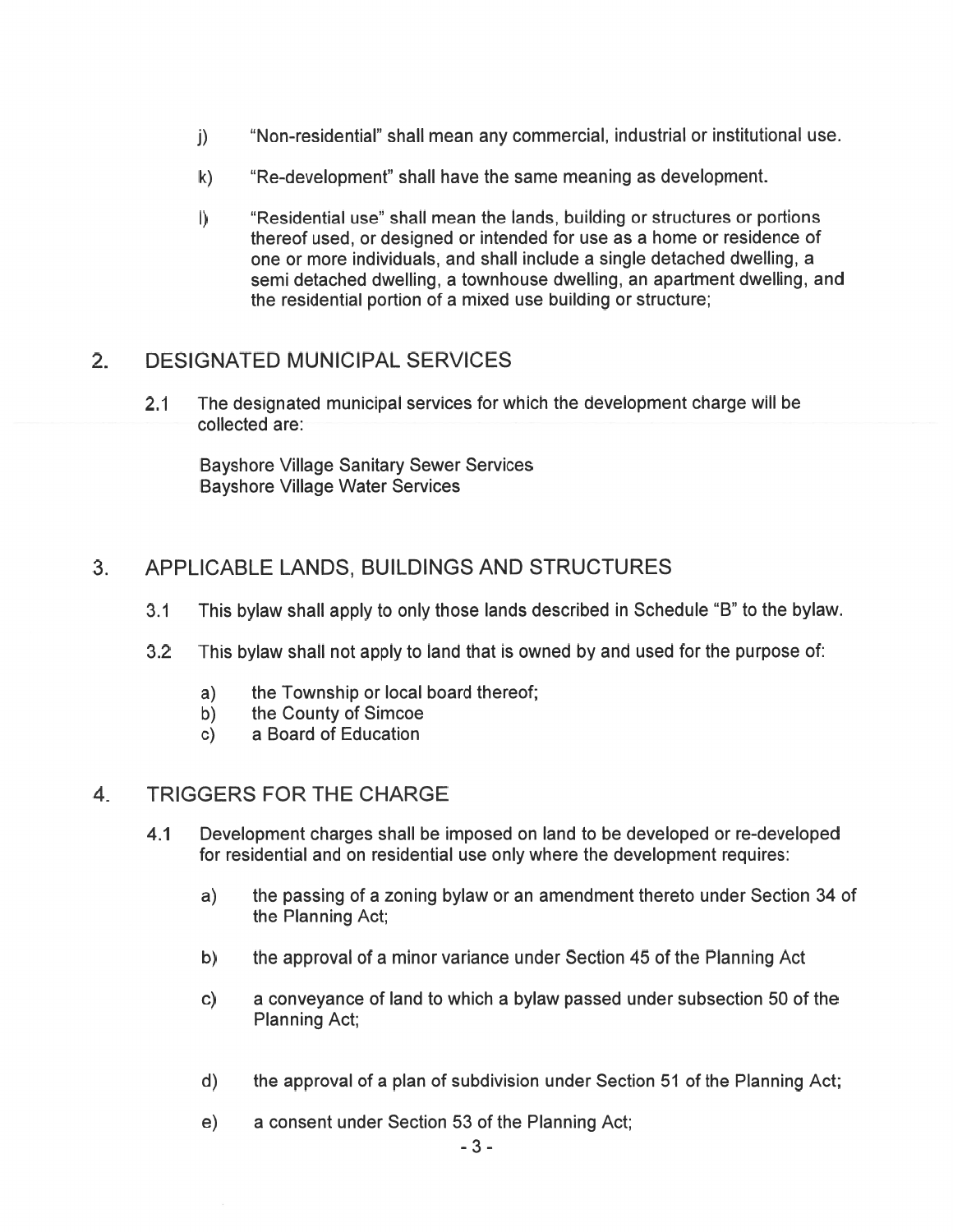- f) the approval of a description under Section 50 of the Condominium Act;
- g) the issuing of <sup>a</sup> permit under the Building Code Act, in relation to <sup>a</sup> building or structure.

### 5. SCHEDULE OF DEVELOPMENT CHARGES

5.1 Subject to the provision of this bylaw, development charges against land shall be imposed and collected in accordance with the rates set out in Schedule "A" to this bylaw. Such charges are in addition to the municipal wide development charges established under the authority of the Act by <sup>a</sup> separate bylaw.

#### 6. LOCAL SERVICE INSTALLATION

6.1 Nothing in this bylaw prevents Council from requiring, as <sup>a</sup> condition of an agreemen<sup>t</sup> under Section 51 or 53 of the Planning Act, that an owner, at his or her own expense, shall install or pay for such local services, as Council may require in accordance with Section 59 of the Planning Act.

#### 7. MULTIPLE CHARGES

- 7.1 Where two or more ofthe actions described in subsection 4.1 are required before land to which <sup>a</sup> development charge applies can be development, only one development charge shall be calculated and collected in accordance with the provisions of this bylaw;
- 7.2 Notwithstanding subsection 7.1 , if two or more of the actions described in subsection 5(1) occur at different times, and if the subsequent action has the effect of increasing the need of municipal services as set out in Schedule "B", an additional development charge on the additional residential dwelling units and non residential floor area, shall be calculated and collected in accordance with the provision of this bylaw.

#### 8. SERVICES IN LIEU

8.1 Council may by agreemen<sup>t</sup> with the owner of the land, substitute services in lieu for all or <sup>a</sup> par<sup>t</sup> of the development charge applicable to the owner's land as may be specified in the agreement. Such agreemen<sup>t</sup> shall specify that where the owner provides services in lieu in accordance with the agreement, Council shall give to the owner <sup>a</sup> credit of the development charge.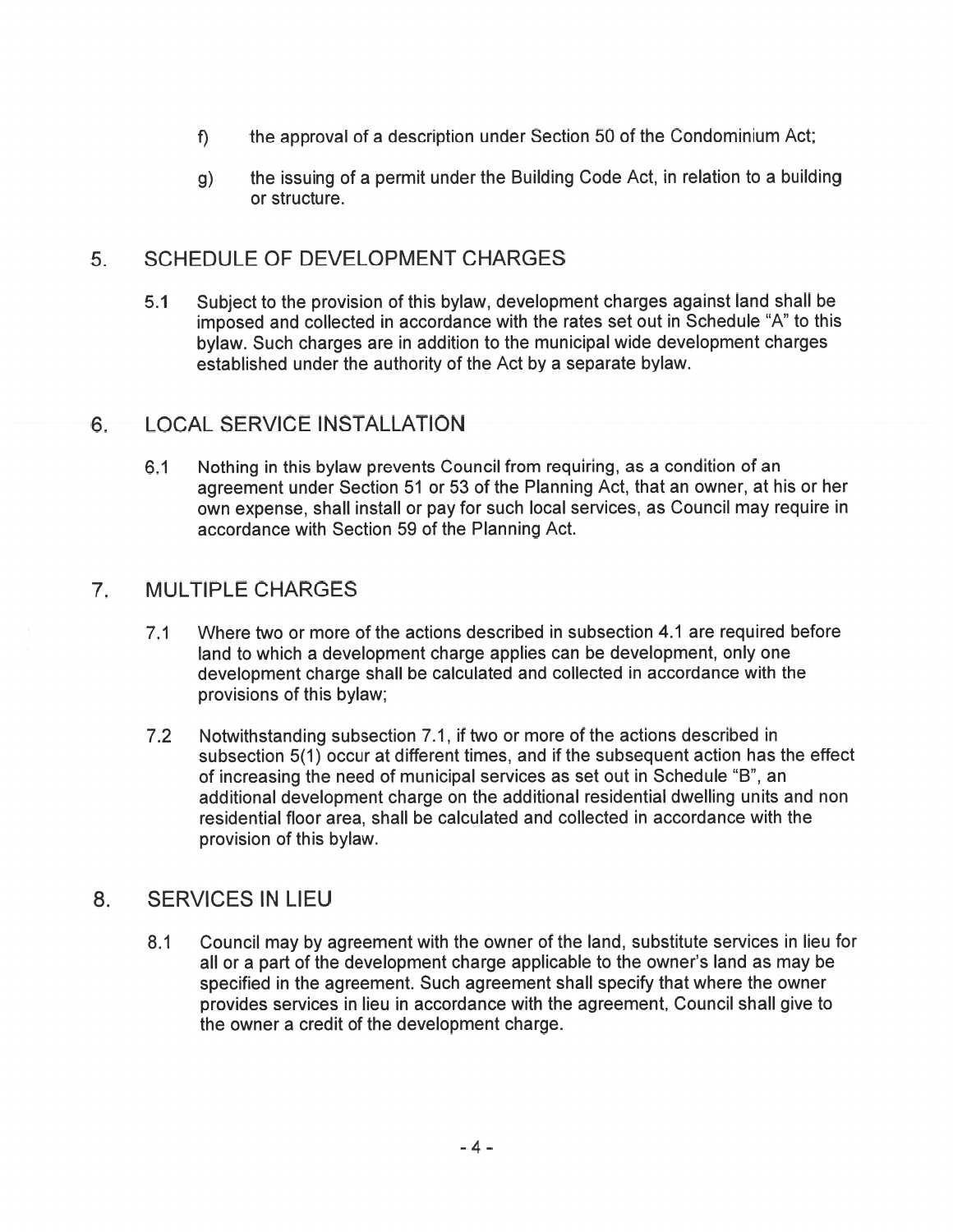# 9. DEVELOPMENT CHARGES CREDITS

- 9.1 In the case of the demolition or removal of all or par<sup>t</sup> of <sup>a</sup> building or structure, <sup>a</sup> credit for the number of residential dwelling units or non-residential floor area will be recognized provided that <sup>a</sup> building permit has been issued for the development or re-development within 3 years from the date of demolition permit was issued. If no demolition permit was issued, no credit will be recognized.
- 9.2 Where <sup>a</sup> development charge has been paid to the Township since the passage of development charge bylaws under the authority of the Development Charges Act, 1997, a credit to the amount paid will be recognized toward the current development charge so that the applicant shall top up the recognized credit to an amount equal to the development charge at the time the building permit is issued.

#### 10. TIMING OF CALCULATION AND PAYMENT

- 10.1 Subject to Sections 8 and 9 of this Bylaw, development charges shall be calculated and payable in full on the date that the first building permit is issued in relation to <sup>a</sup> building or structure on land to which <sup>a</sup> development charge applies.
- 10.2 Where development charges apply to land in relation to which building permit is required, the building permit shall not be issued until the development charge has been paid in full to the Treasurer of the Township.

#### 11. RESERVE FUNDS

11.1 The municipality will establish the following reserve funds as it relates to development charges:

Bayshore Village Sewer Development Charge Reserve Fund

Bayshore Village Water Development Charge Reserve Fund

- 11.2 The Treasurer shall invest each reserve in accordance with Council policy
- 11.3 Council may borrow from the reserve funds and in accordance with the Act at the Bank of Canada Rate in effect at the date of passage of this bylaw updated quarterly on the first business day of January, April, July and October of each year.
- 11.4 The Treasurer shall submit an annual report of each reserve fund to Council by March 31 of the year following and in accordance with the Act and Regulations thereto.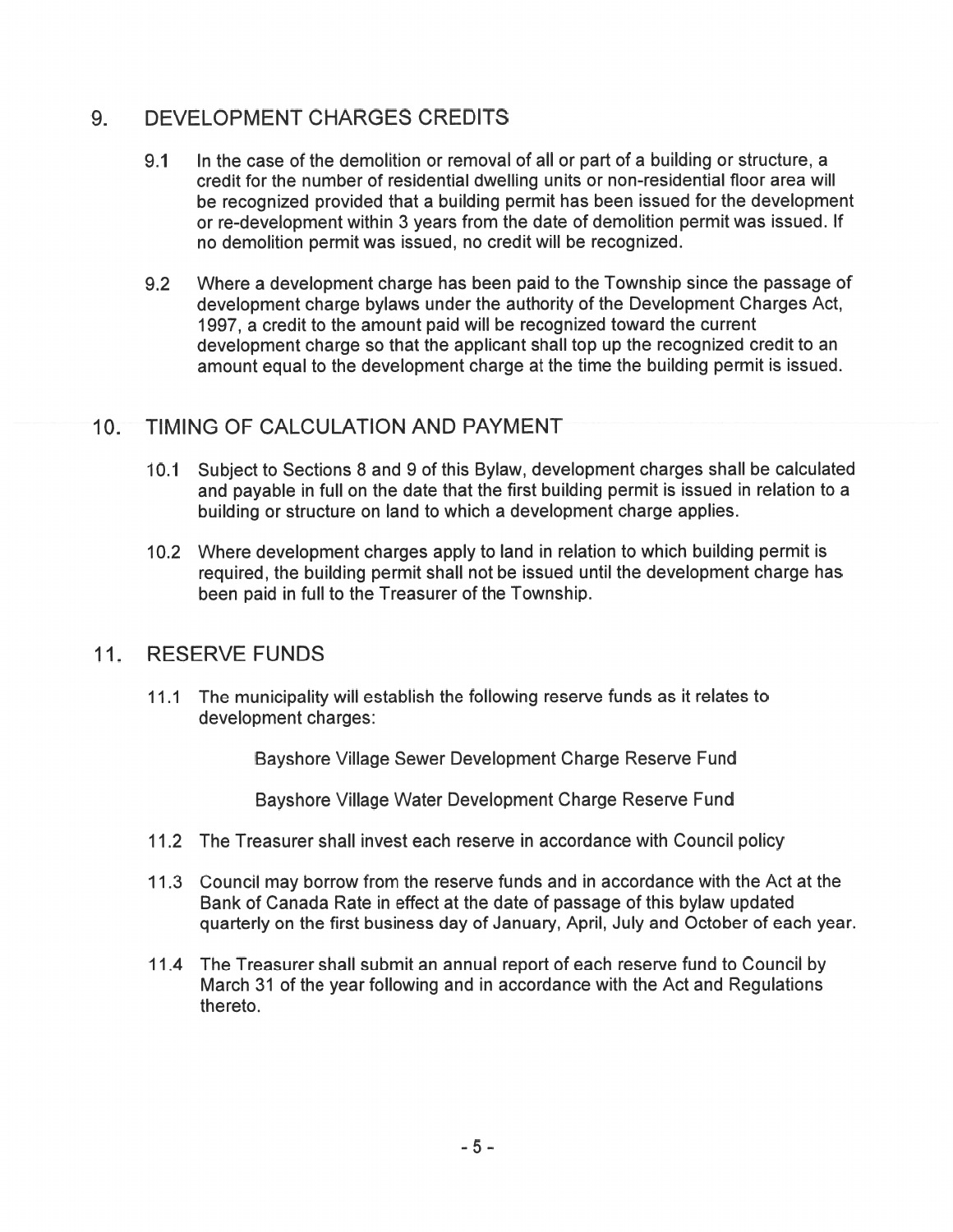# 12. BYLAW AMENDMENT OR APPEAL

- 12.1 Where this bylaw or any development charge prescribed thereunder is amended or repealed by order of the Ontario Municipal Board, the Municipal Treasurer shall calculate forthwith the amount of any overpaymen<sup>t</sup> to be refunded plus interest as <sup>a</sup> result of said amendment or repeal;
- 12.2 Refunds that are required to be paid under subsection 12.1 shall be paid within 15 business days with interest to be calculated as follows:
	- a) interest shall be calculated from the date on which the overpaymen<sup>t</sup> was collected to the date on which the refund is paid;
	- b) the interest rates shall be the Bank of Canada interest rate in effect on the date of enactment of the bylaw update on the first business day of every January, April, July and October thereafter shall be used.

#### 13. BYLAW INDEXING

13.1 The development charges set out in Schedule "A" to this bylaw shall be adjusted annually on September 1 , without amendment to this bylaw, in accordance with the most recent twelve moth change in the Statistic Canada Quarterly Construction Price Statistics.

#### 14. BYLAW ADMINISTRATION

14.1 This bylaw shall be administered by the Municipal Treasurer.

#### 15. SEVERABILITY

15.1 In the event any provision, or par<sup>t</sup> thereof, of this bylaw is found, by <sup>a</sup> court of competent jurisdiction, to be ultra vires, such provision, or par<sup>t</sup> thereof, shall be deemed to be severed, and the remaining portion of such provision and all other provisions of the bylaw shall remain in full force and effect.

#### 16. SCHEDULES TO THE BYLAW

16.1 Schedule "A" and Schedule "B" attached hereto shall be and form part of this bylaw.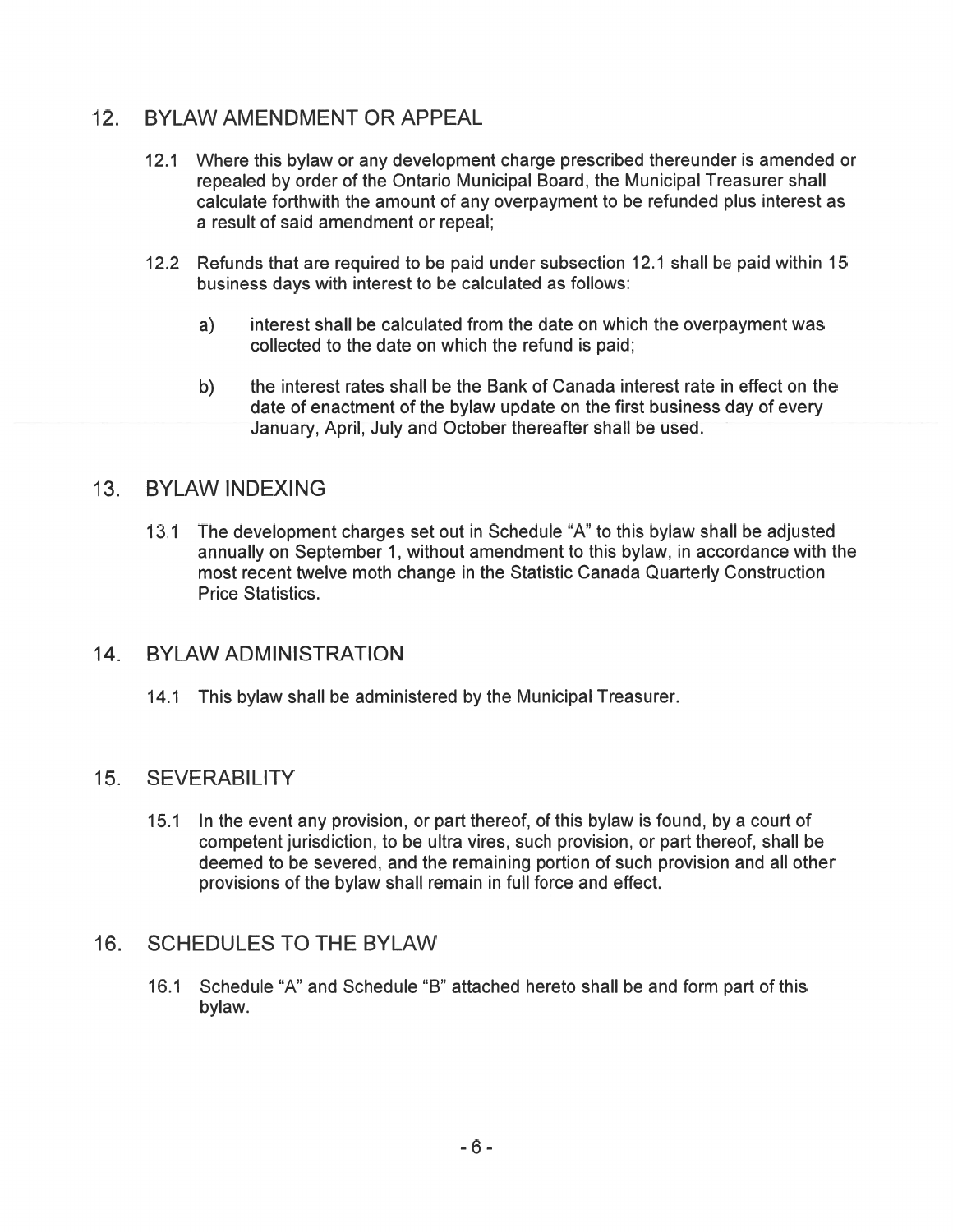#### $17.$ DATE BYLAW EFFECTIVE

17.1 This bylaw shall come into force and effect on September 1, 2019.

BYLAW READ A FIRST, SECOND AND THIRD TIME AND FINALLY PASSED THIS 26TH DAY OF AUGUST 2019.

**BASIL** CLARKE, MAYOR

ER CONNOR, CLERK **JENNIF**  $101 -$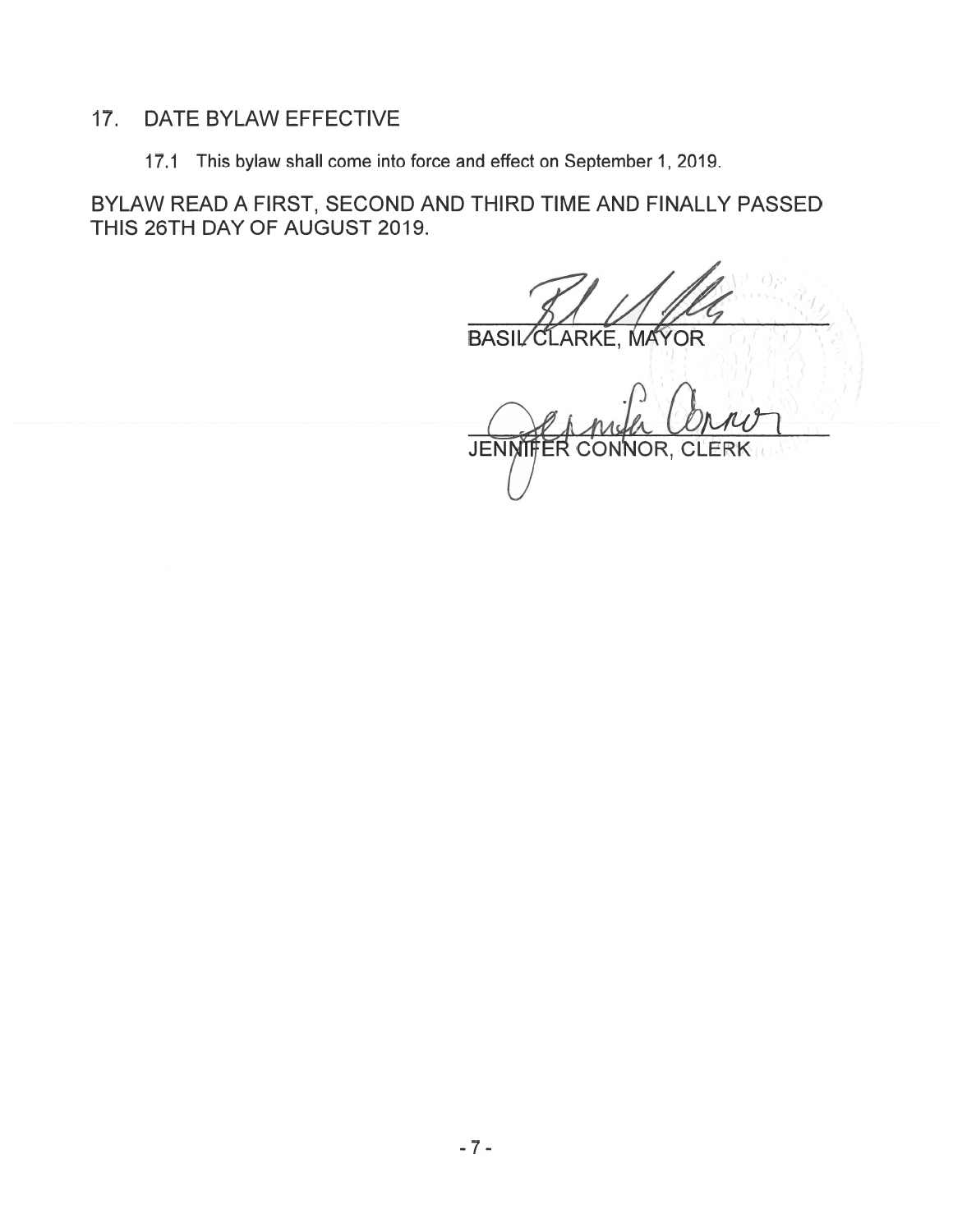# SCHEDULE "A" TO BYLAW 2019. 64

|                                          | <b>Residential Charge</b>         |
|------------------------------------------|-----------------------------------|
| <b>BAYSHORE VILLAGE</b>                  | <b>Single-Detached</b><br>\$/unit |
| <b>Sanitary Sewage</b><br><b>Service</b> | \$4,859                           |
| <b>Water Service</b>                     | \$2,116                           |
| <b>Total Sewer and Water</b>             | \$6,975                           |